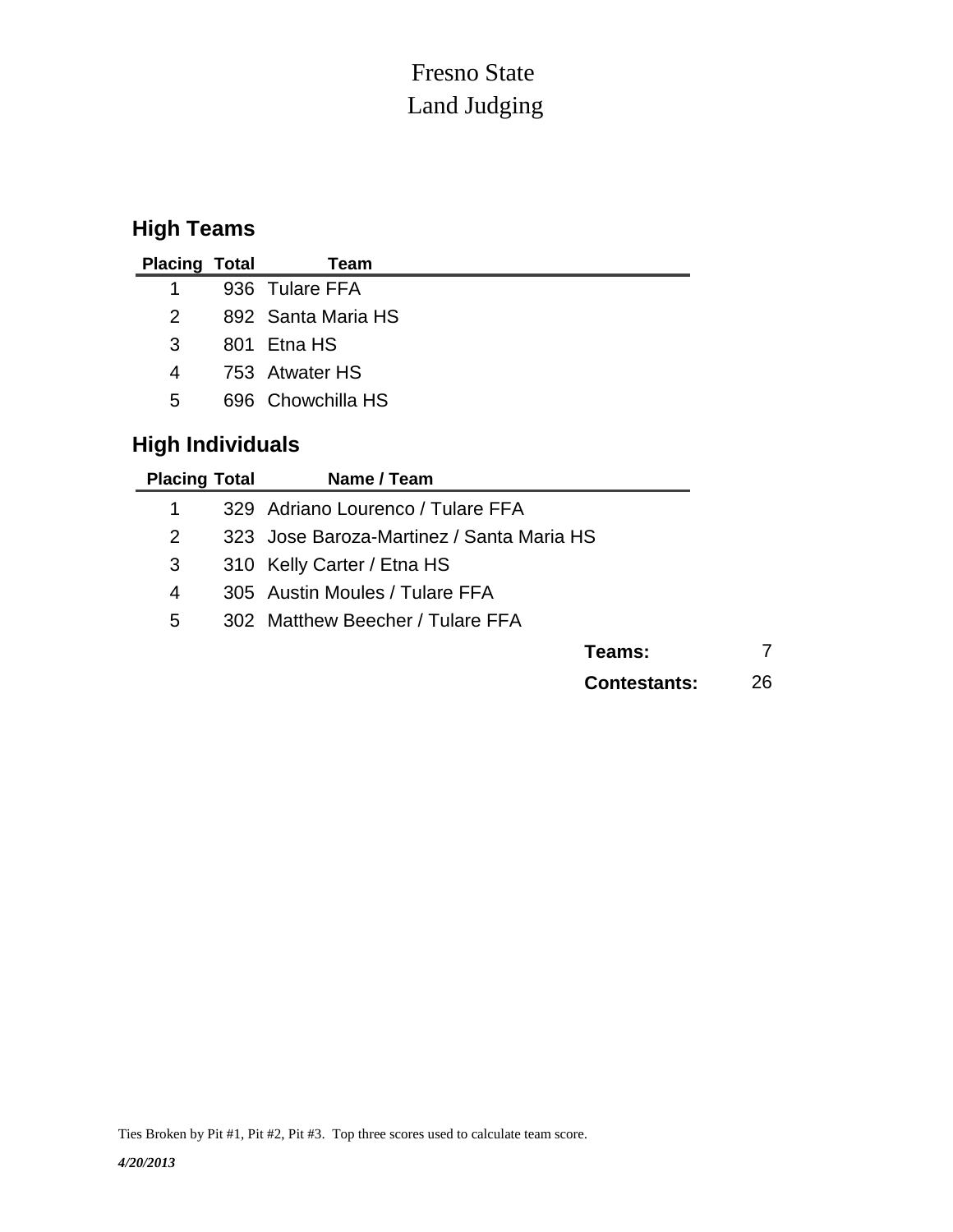| <b>Fresno State</b>      |       | Land Judging              |          |        |     |                        |  |  |
|--------------------------|-------|---------------------------|----------|--------|-----|------------------------|--|--|
|                          |       | <b>Individual Results</b> |          |        |     |                        |  |  |
|                          | Pit#1 | Pit #2                    | Pit $#3$ | Pit #4 | Tie | Total<br>Place         |  |  |
| <b>Atwater HS</b>        |       |                           |          |        |     | Z53<br>$\overline{4}$  |  |  |
| Daniel Ornelas           | 78    | 48                        | 69       | 40     | 78  | 235 *<br>15            |  |  |
| <b>Donald Moles</b>      | 54    | 52                        | 80       | 60     | 54  | 246 * 13               |  |  |
| Kayla Cochran            | 81    | 47                        | 71       | 73     | 81  | 272 *<br>- 9           |  |  |
| Morgan Briner            | 55    | 37                        | 52       | 70     | 55  | 214<br>20              |  |  |
| <b>Chowchilla HS</b>     |       |                           |          |        |     | 696<br>$\overline{5}$  |  |  |
| <b>Brandon Hitchcock</b> | 50    | 56                        | 65       | 72     | 50  | 243 * 14               |  |  |
| <b>Broderick Jones</b>   | 77    | 48                        | 45       | 58     | 77  | 228 * 17               |  |  |
| <b>Lavanuel Carter</b>   | 61    | 43                        | 59       | 62     | 61  | 225 * 19               |  |  |
| <b>El Diamante HS</b>    |       |                           |          |        |     | 676<br>$6\overline{6}$ |  |  |
| <b>Brittany Withnell</b> | 78    | 50                        | 85       | 46     | 78  | 259 *<br>10            |  |  |
| Daniel Salgado           | 63    | 45                        | 65       | 54     | 63  | 227 * 18               |  |  |
| Joseph Jimenez           | 25    | 41                        | 59       | 65     | 25  | 190 * 22               |  |  |
| Etna HS                  |       |                           |          |        |     | 801<br>$\overline{3}$  |  |  |
| <b>Colton Dickinson</b>  | 76    | 66                        | 29       | 64     | 76  | 235 *<br>16            |  |  |
| Cricket Postma           | 79    | 43                        | 54       | 80     | 79  | 256 * 11               |  |  |
| Kelly Carter             | 89    | 71                        | 74       | 76     | 89  | $310*3$                |  |  |
| Roxanne Hanna            | 65    | 29                        | 59       | 59     | 65  | 212<br>21              |  |  |
| Johansen HS              |       |                           |          |        |     | 510<br>Z               |  |  |
| <b>Cody Pierce</b>       | 29    | 34                        | 56       | 58     | 29  | 177 * 24               |  |  |
| Jillian Trimble          | 44    | 40                        | 50       | 44     | 44  | 178 * 23               |  |  |
| Jose Alvarez-Reyna       | 45    | 41                        | 38       | 31     | 45  | 155 * 25               |  |  |
| 4/20/2013                |       |                           |          |        |     | Page 1 of 2            |  |  |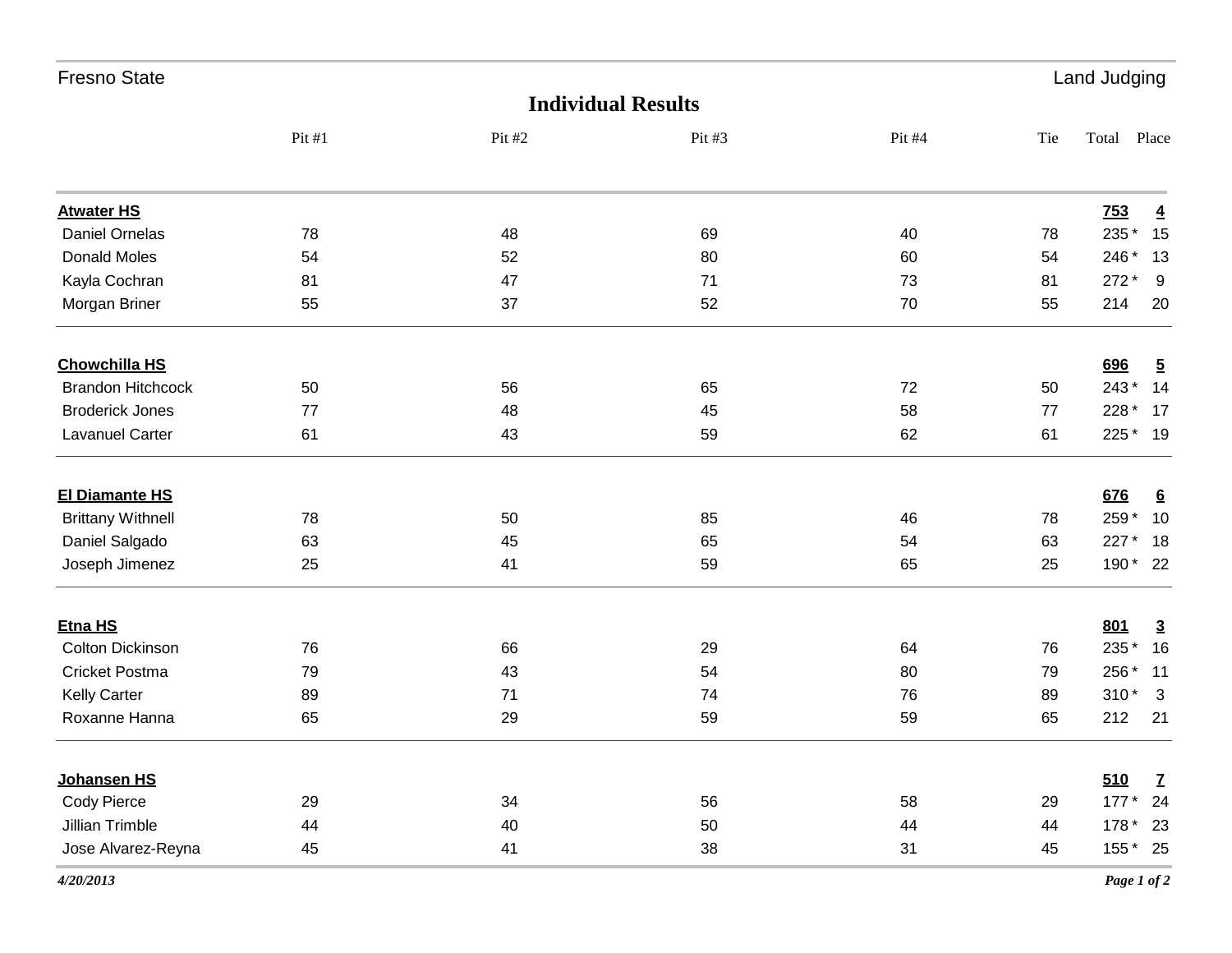| <b>Fresno State</b><br><b>Land Judging</b> |                           |          |        |        |     |        |                |
|--------------------------------------------|---------------------------|----------|--------|--------|-----|--------|----------------|
|                                            | <b>Individual Results</b> |          |        |        |     |        |                |
|                                            | Pit #1                    | Pit $#2$ | Pit #3 | Pit #4 | Tie | Total  | Place          |
| Madyson Wolf                               | 34                        | 42       | 30     | 47     | 34  | 153    | 26             |
| <b>Santa Maria HS</b>                      |                           |          |        |        |     | 892    | $\overline{2}$ |
| Elijah Arroyo                              | 61                        | 70       | 83     | 71     | 61  | 285 *  | 6              |
| Elmer Barrueta                             | 72                        | 42       | 72     | 87     | 72  | 273    | 8              |
| Jose Baroza-Martine                        | 75                        | 81       | 82     | 85     | 75  | 323*   | $\overline{2}$ |
| Valentino Lopez                            | 55                        | 81       | 73     | 75     | 55  | 284 *  | $\overline{7}$ |
| <b>Tulare FFA</b>                          |                           |          |        |        |     | 936    | $\mathbf{1}$   |
| Adriano Lourenco                           | 80                        | 79       | 81     | 89     | 80  | 329 *  |                |
| <b>Austin Moules</b>                       | 81                        | 81       | 84     | 59     | 81  | 305 *  | $\overline{4}$ |
| Matthew Beecher                            | 82                        | 83       | 56     | 81     | 82  | $302*$ | 5              |
| Zach Gomez                                 | 58                        | 64       | 53     | 72     | 58  | 247    | 12             |

Ties Broken by Pit #1, Pit #2, Pit #3. Top three scores used to calculate team score. \* Scores used to compute team score